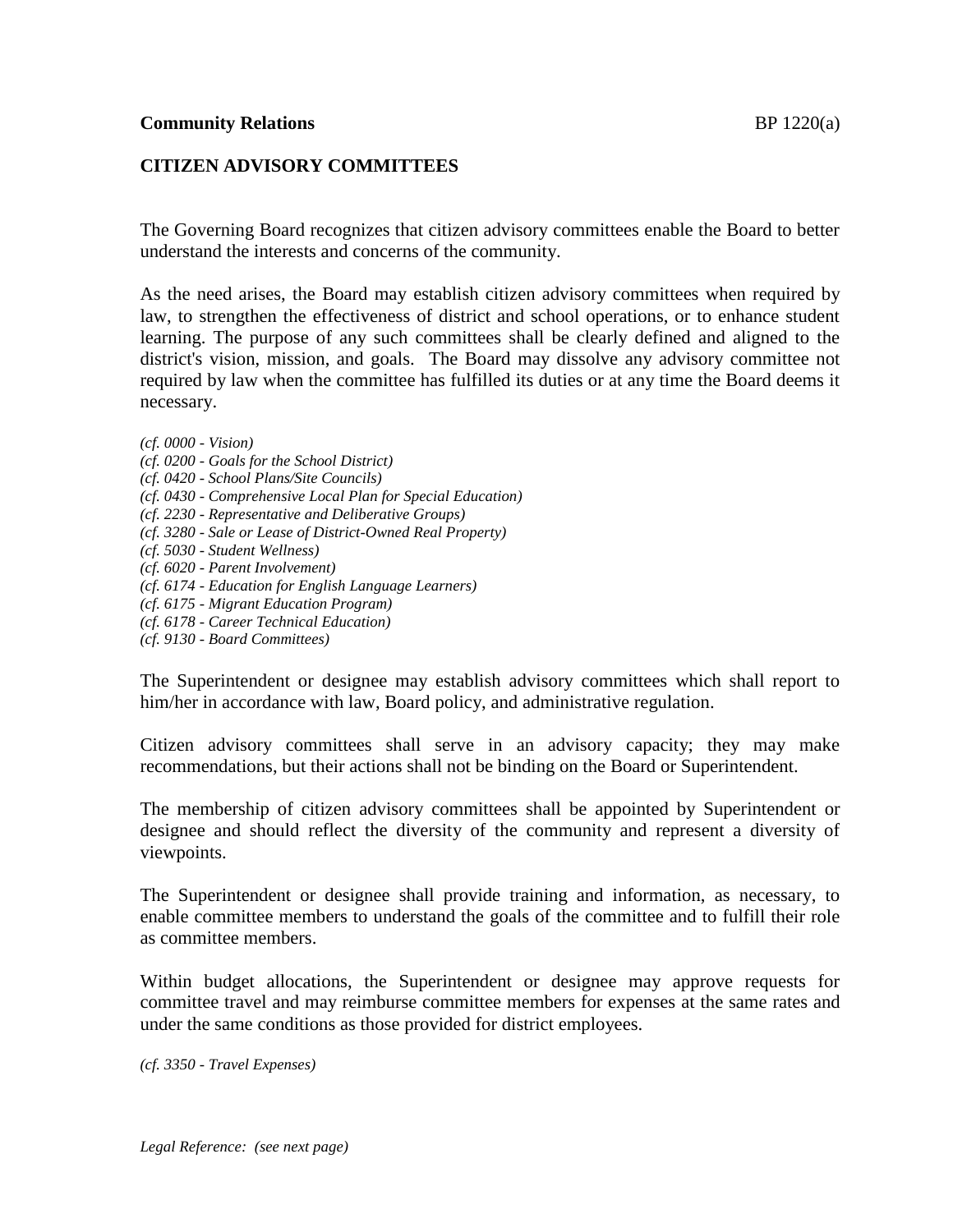#### *Legal Reference:*

*EDUCATION CODE 8070 Career technical education advisory committee 11503 Parent involvement program 15278-15282 Citizens' oversight committee 15359.3 School facilities improvement districts 17387-17391 Advisory committees for use of excess school facilities 35147 School site councils and advisory committees 44032 Travel expense payment 52060 Local control and accountability plan 52063 Local control and accountability plan; advisory committees 52176 Advisory committees, limited-English proficient students program 52852 Site council, school-based program coordination 54425 Advisory committees, compensatory education 54444.1-54444.2 Parent advisory councils, services to migrant children 56190-56194 Community advisory committee, special education 62002.5 Continuing parent advisory committees 64001 Single plan for student achievement GOVERNMENT CODE 810.2 Tort claims act, definition employee 810.4 Tort claims act, definition employment 815.2 Injuries by employees within scope of employment 820.9 Members of local public boards not vicariously liable 6250-6270 California Public Records Act 54950-54963 Brown Act UNITED STATES CODE, TITLE 42 1758b Local wellness policy COURT DECISIONS Frazer v. Dixon Unified School District, (1993) 18 Cal.App.4th 781*

*Management Resources:*

*CSBA PUBLICATIONS Maximizing School Board Leadership: Community Leadership, 1996 WEB SITES CSBA: http://www.csba.org California Department of Education: http://www.cde.ca.gov*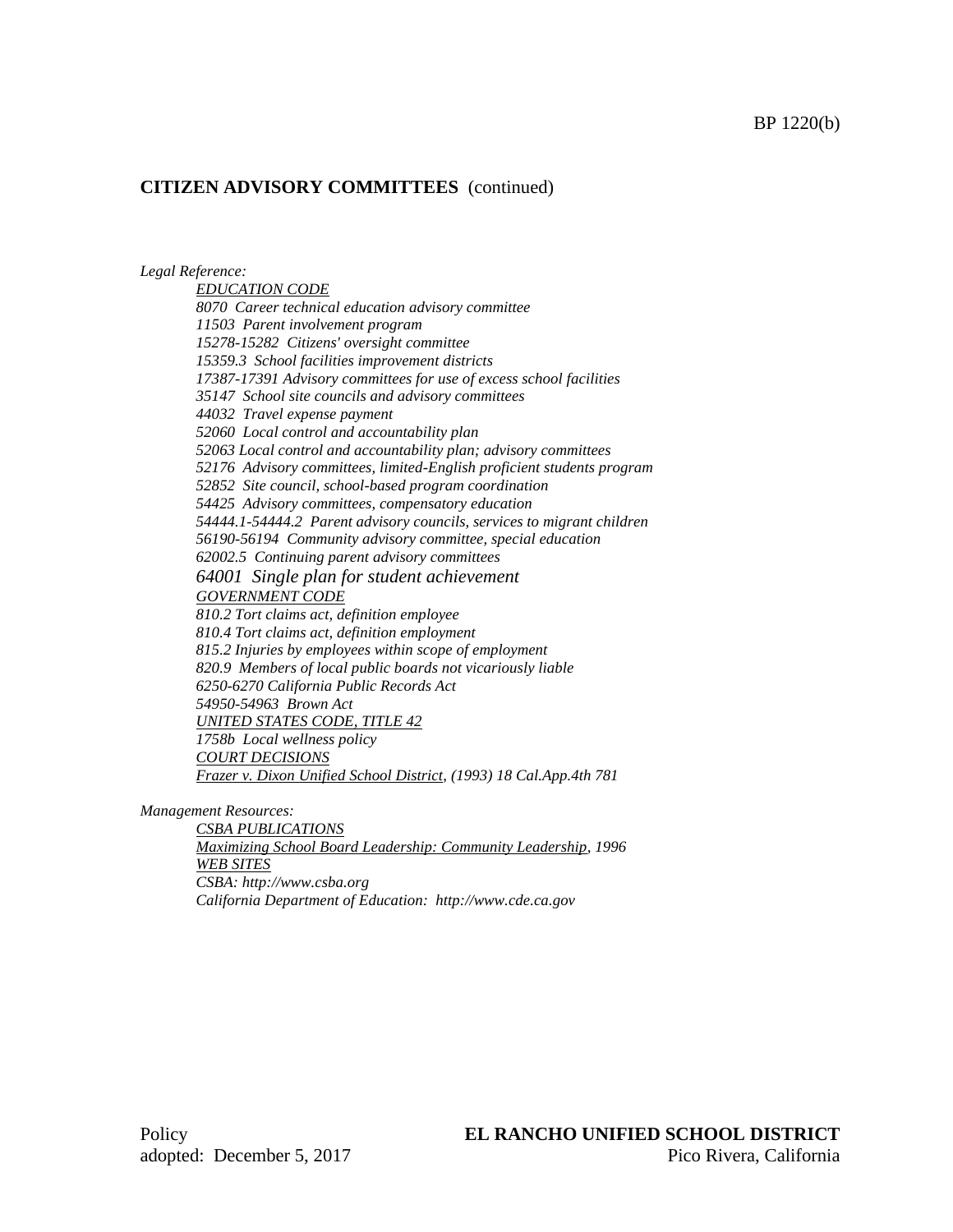# **CITIZEN ADVISORY COMMITTEES**

### **Committee Charge**

When committees are appointed, committee members shall receive written information including, but not limited to:

- 1. The committee members' names
- 2. The procedure to be used in the selection of the committee chairperson and other committee officers
- 3. The name(s) and contact information of staff member(s) assigned to support the work of the committee
- 4. The goals and specific charge(s) of the committee, including its topic(s) for study
- 5. The specific period of time that the committee is expected to serve
- 6. Legal requirements regarding meeting conduct and public notifications
- 7. Resources available to help the committee perform its tasks
- 8. Timelines for progress reports and/or final report
- 9. Relevant Board policies and administrative regulations

Members of advisory committees are not vicariously liable for injuries caused by the act or omission of the district or a committee and are not liable for injuries caused by an act or omission of a committee member acting within the scope of his/her role as a member of the committee. However, a member may be liable for injury caused by his/her own wrongful conduct. (Government Code 815.2, 820.9)

*(cf. 1240 - Volunteer Assistance) (cf. 3530 - Risk Management/Insurance)*

#### **Committees Subject to Brown Act Requirements**

Any committee created by formal action of the Governing Board shall comply with Brown Act requirements pertaining to open meetings, notices, and public participation pursuant to Government Code 54950-54963, including, but not necessarily limited to, the following:

1. Advisory committee established pursuant to Education Code 56190-56194 related to special education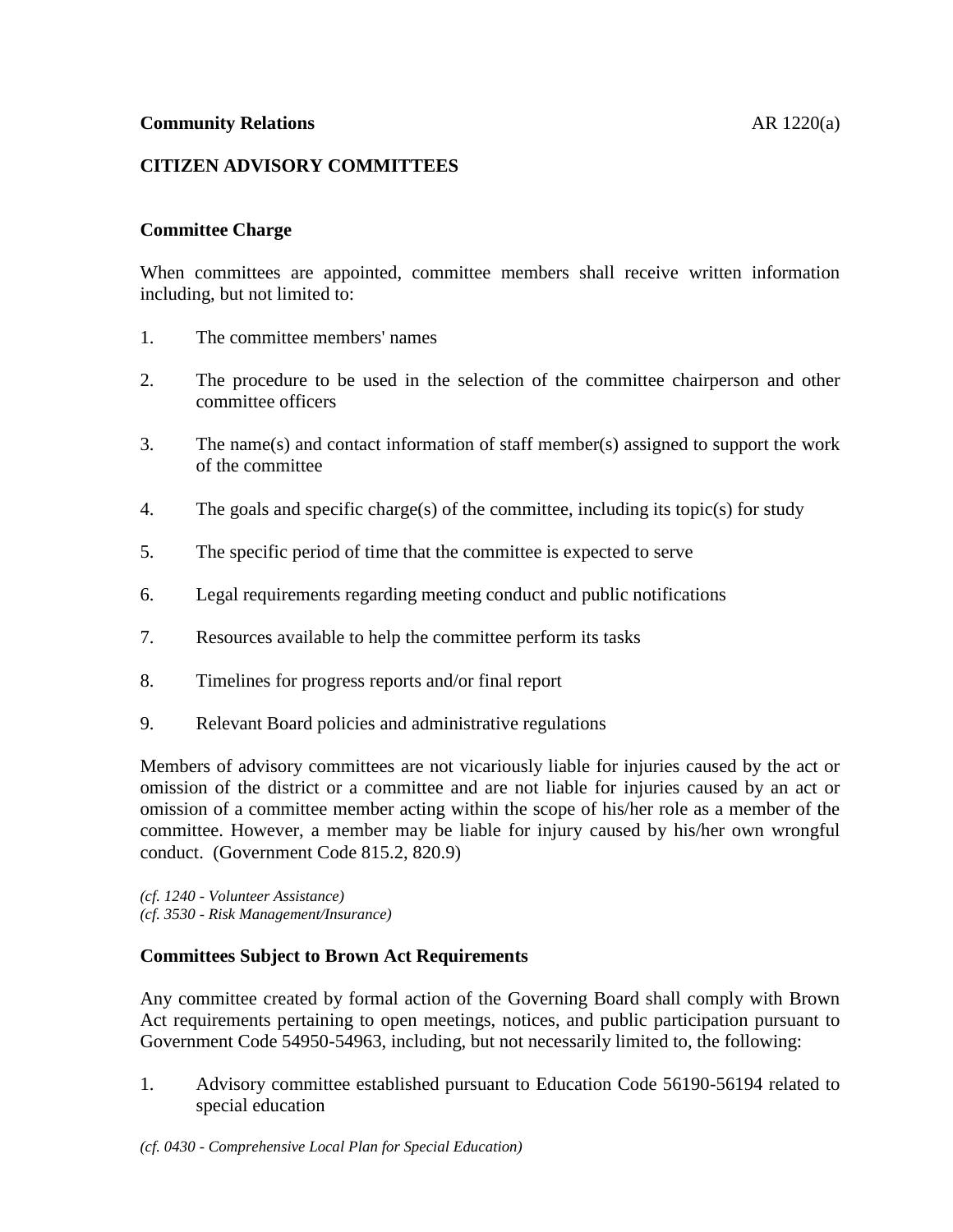- 2. Advisory committee established pursuant to Education Code 8070 related to career technical education
- *(cf. 6178 - Career Technical Education)*
- 3. Committee established to assist in development of a student wellness policy pursuant to 42 USC 1758b
- *(cf. 5030 - Student Wellness)*
- 4. Committee established pursuant to Education Code 17387-17391 related to the use or disposition of excess real property
- *(cf. 3280 - Sale or Lease of District-Owned Real Property)*
- 5. Citizens' oversight committee established to examine the expenditure of general obligation bond or school facilities improvement bond revenues passed with a 55 percent majority of the voters pursuant to Education Code 15278 and 15359.3
- *(cf. 7213 - School Facilities Improvement Districts)*
- *(cf. 7214 - General Obligation Bonds)*
- 6. Parent advisory committee and English learner parent advisory committee established pursuant to Education Code 52063 to review and comment on the local control and accountability plan (LCAP) and, if applicable, any advisory committee established pursuant to Education Code 52060 to consult with the district on LCAP development
- *(cf. 0460 - Local Control and Accountability Plan)*
- *(cf. 9130 - Board Committees)*
- *(cf. 9320 - Meetings and Notices)*
- *(cf. 9321 - Closed Session Purposes and Agendas)*
- *(cf. 9321.1 - Closed Session Actions and Reports)*
- *(cf. 9323 - Meeting Conduct)*

# **Committees Not Subject to Brown Act Requirements**

The following committees are exempt from the Brown Act but must conform with procedural meeting requirements established in Education Code 35147:

1. School site councils established pursuant to Education Code 52852 and 64001 to develop and approve a single plan for student achievement

*(cf. 0420 - School Plans/Site Councils)*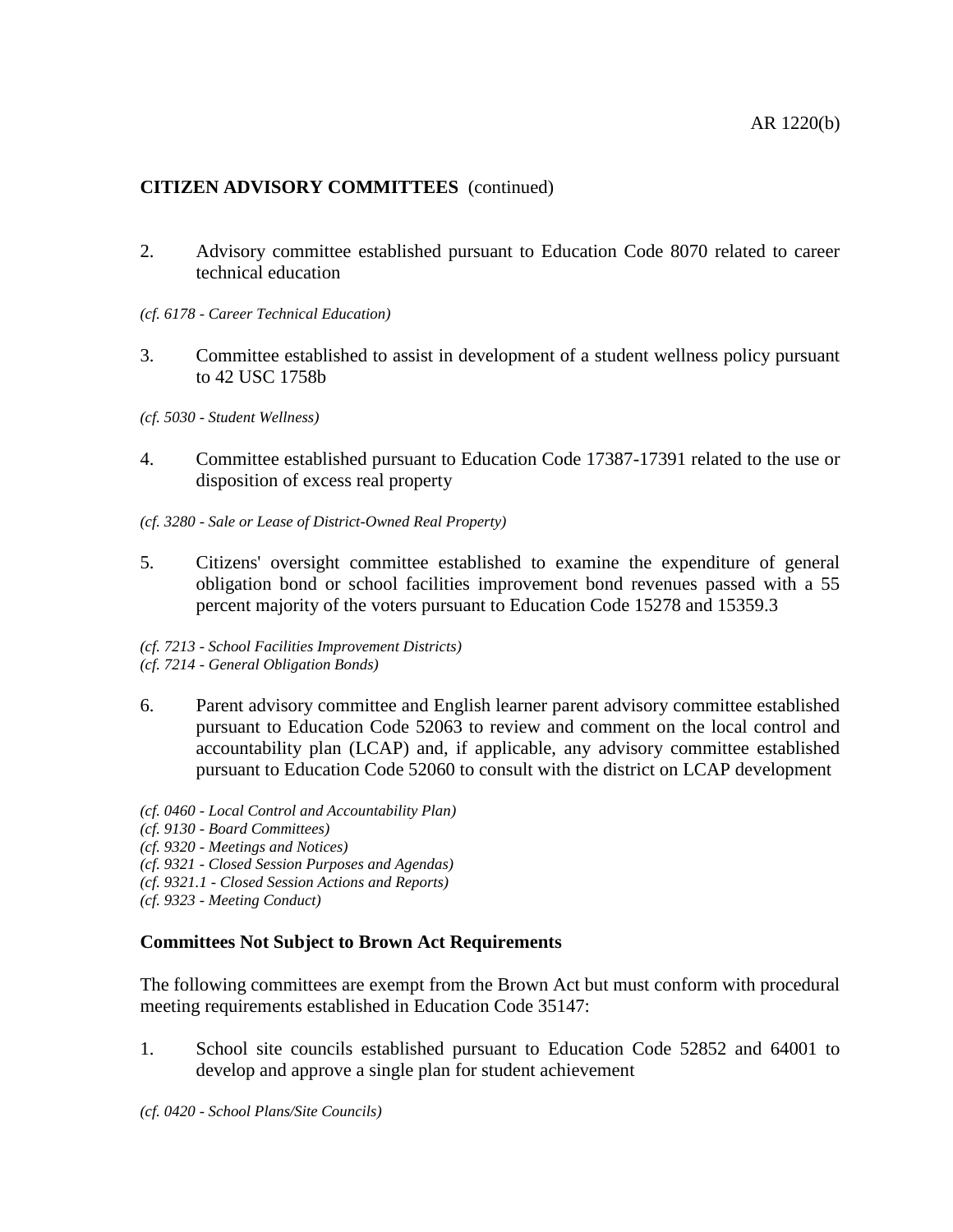- 2. District or school advisory committees established pursuant to Education Code 52176 related to programs for English learners
- *(cf. 6174 - Education for English Language Learners)*
- 3. School advisory committees established pursuant to Education Code 54425(b) related to compensatory education
- *(cf. 6171 - Title I Programs)*
- 4. Any district advisory committee established pursuant to Education Code 54444.2 related to migrant education programs
- *(cf. 6175 - Migrant Education Program)*
- 5. School committees established pursuant to Education Code 11503 related to parent involvement
- *(cf. 6020 - Parent Involvement)*

Meetings of the above councils or committees shall be open to the public. Any member of the public shall have the opportunity to address the council or committee during the meeting on any item within its jurisdiction. Notice of the meeting shall be posted at the school site or other appropriate accessible location at least 72 hours before the meeting, specifying the date, time, and location of the meeting and containing an agenda that describes each item of business to be discussed or acted upon. (Education Code 35147)

The above councils or committees shall not take action on any item not listed on the agenda unless all members present unanimously find that there is a need to take immediate action and that this need came to the council's or committee's attention after the agenda was posted. In addition to addressing items on the agenda, members of the council, committee, or public may ask questions or make brief statements that do not have a significant effect on district students or employees or that can be resolved solely by providing information. (Education Code 35147)

Any council or committee violating the above procedural requirements must, at the demand of any person, reconsider the item at the next meeting, first allowing for public input on the item. (Education Code 35147)

Any materials provided to a school site council shall be made available to any member of the public upon request pursuant to the California Public Records Act. (Education Code 35147; Government Code 6250-6270)